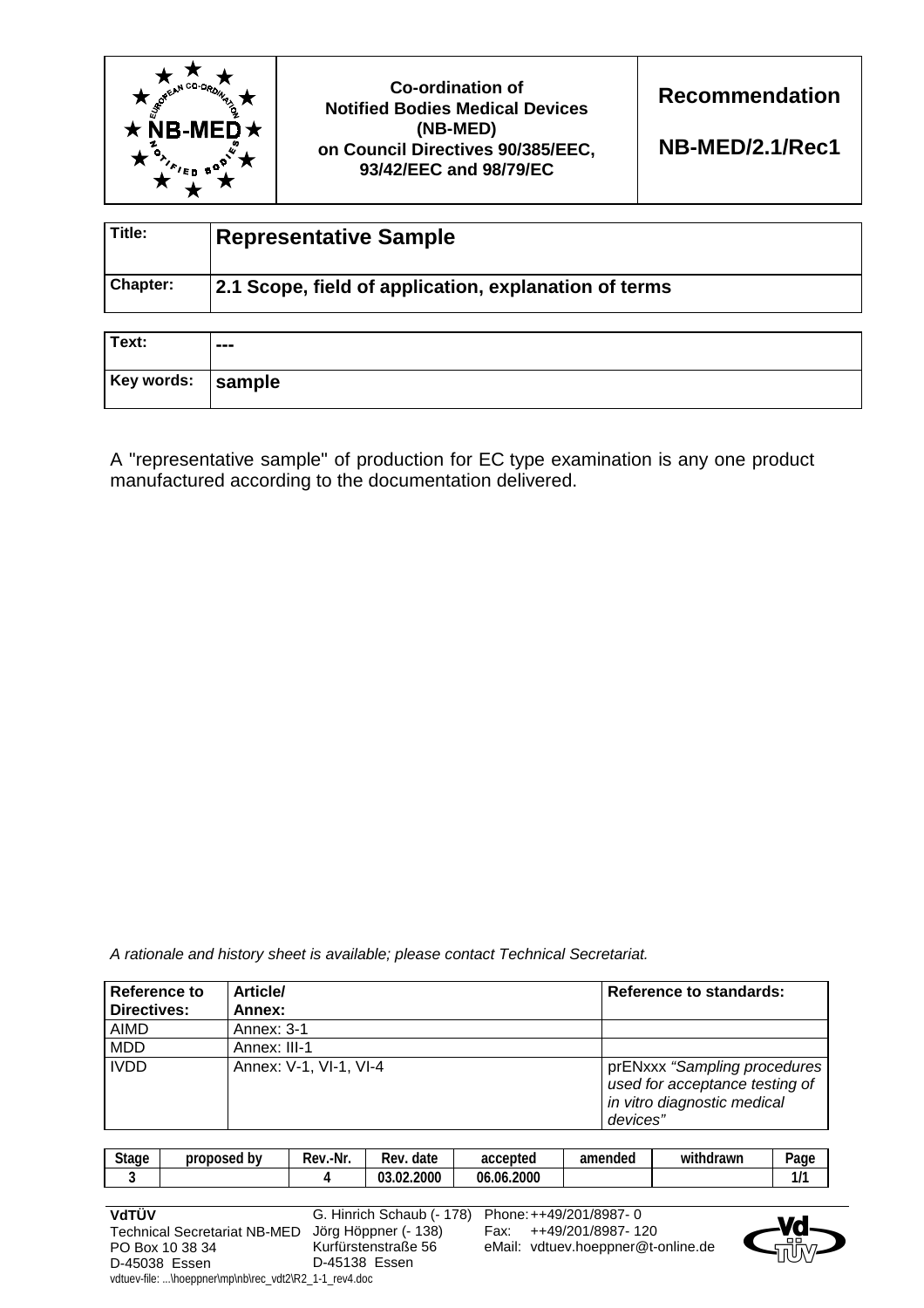

- **Rev. 2:** Notified Body Meeting, Brussels, September. 24 & 25. 1996: The document was approved by the NB-MED plenary. Confirmed at stage 3. New revision no: 2
- **Rev. 3:** Meeting of NBR Group, Brussels, November 7, 1996: The NBRG has brought the document into the format of a NB-MED recommendation and issued it among their "stage 3"-recommendations. Some minor changes were done. Confirmed at stage 3. New revision no: 3

 Medical Devices Expert Group Meeting, Brussels, February 9 & 10, 1998: The stage 3 document was presented to the Medical Devices Experts Group and accepted without changes: Confirmed at stage 4.

**Rev. 4:** Notified Body Meeting, Brussels, November, 2 & 3, 1999: The NBRG was asked to rework the NB-MED Recommendations in light of the IVD-directive.

Meeting of NBR Group, Cologne, February 3, 2000:

 The work results of a small task force (task: reworking the Recommendations) were presented to that NBRG-meeting.

 The tabled revised Recommendation was discussed and NBRG agreed that the document, as discussed and revised, should be presented for adoption at the February/March NB-MED Plenary meeting. Only some editorial changes were made.

 Revision no: 4 stage 2

## Notified Body Meeting, Brussels, February 29, & March 1, 2000:

 Dr. Holland reported that the current and valid/accepted stage 4 document (see NBM/123/99) was in the meanwhile revised by the NBRG/IVD task force (see NBM/35/00). Changes were made in light of the IVDD. Some comments have arrived and there is a need for incorporation those. The NB-MED agreed that further development on this Recommendation will be made within **NBRG**. A revised draft document should be presented at the next plenary (IVDD) meeting in June. Up to there the already accepted stage 3 document will be kept still valid.

 Revision no: 4 stage 2

| Rev.-Nr. | date<br>Rev. | accepted | amended | .<br>withdrawn |
|----------|--------------|----------|---------|----------------|
|          | 06.06.2000   |          |         |                |